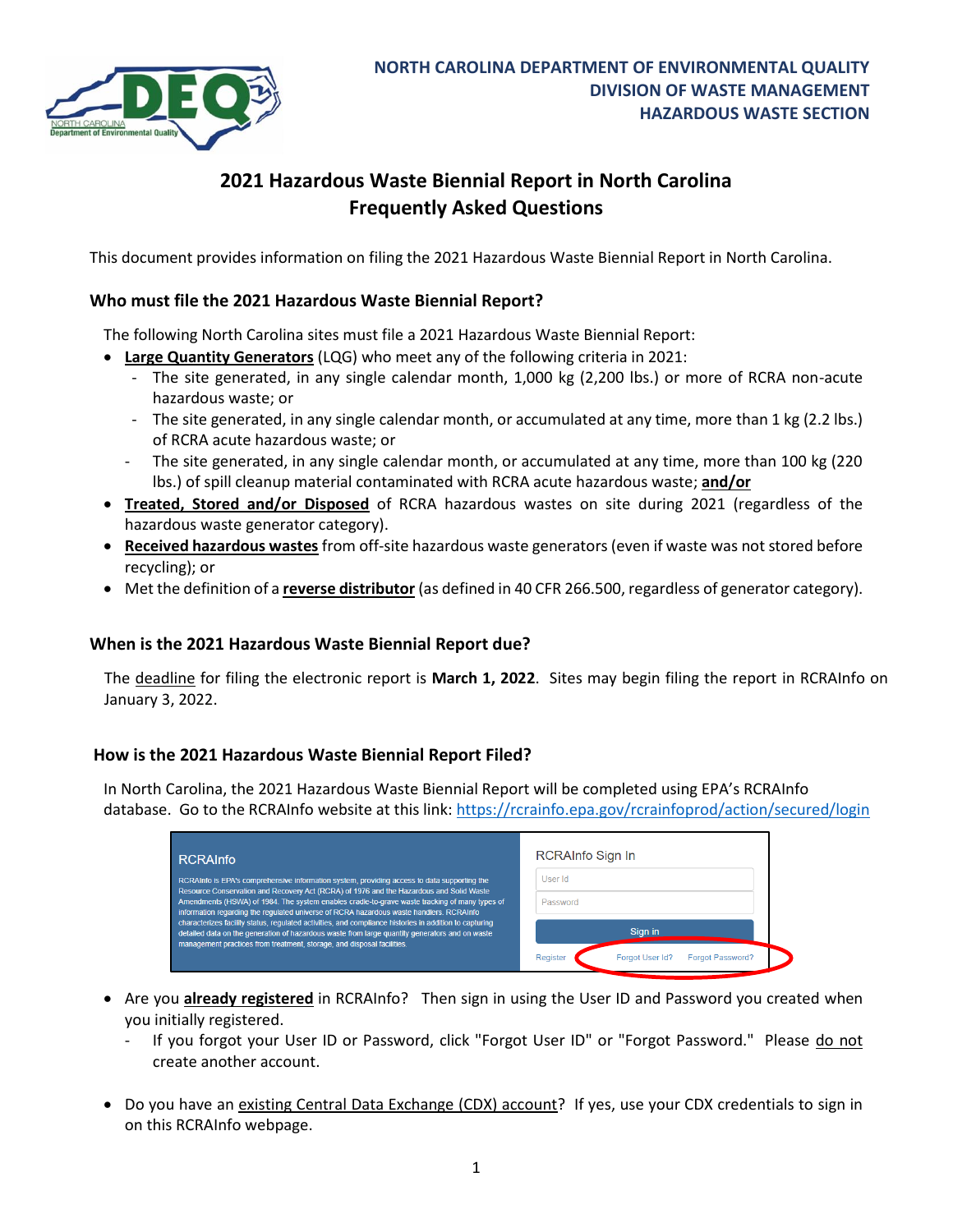• If you are **not already registered in RCRAInfo** (and do not have an existing CDX account), go to page 5 of this document for the steps to register in RCRAInfo.

Then follow the instructions in the 2021 Hazardous Waste Biennial Report Tutorial at this link: [https://deq.nc.gov/about/divisions/waste-management/hazardous-waste-section/reports-and](https://deq.nc.gov/about/divisions/waste-management/hazardous-waste-section/reports-and-plans/hazardous-waste-biennial-report)[plans/hazardous-waste-biennial-report](https://deq.nc.gov/about/divisions/waste-management/hazardous-waste-section/reports-and-plans/hazardous-waste-biennial-report)

#### **Who do I contact if I have questions?**

• For questions about this document, RCRAInfo registration, and the 2021 Hazardous Waste Biennial Report:

Jenny Patterson 336-767-0031 [Jenny.Patterson@ncdenr.gov](mailto:Jenny.Patterson@ncdenr.gov)

- For questions about RCRAInfo (RCRAInfo registration, updating facility information): Andrew Minter 919-707-8265 [Andrew.Minter@ncdenr.gov](mailto:Andrew.Minter@ncdenr.gov)
- For questions about **Invoices** please contact: Jesse Toney: 919-707-8228 [Jesse.Toney@ncdenr.gov](mailto:Jesse.Toney@ncdenr.gov)
- For **site specific hazardous waste question**s, contact your local Hazardous Waste Section Inspector (contact information and region provided on the map at this link): https://files.nc.gov/ncdeq/Waste%20Management/DWM/HW/Compliance/Compliance\_Map\_by\_Inspect or.pdf

## **What do I do if I think my facility designation of large quantity generator or as a hazardous waste treatment, storage, or disposal facility was in error and/or I do not think I need to complete the 2021 Hazardous Waste Biennial Report?**

Please send an email to [Jenny.Patterson@ncdenr.gov](mailto:Jenny.Patterson@ncdenr.gov) with your facility name and EPA ID Number, your contact information, and the reason you think this status designation is in error and/or an explanation on why you think you are not subject to the requirement to file the 2021 Hazardous Waste Biennial Report.

### **Do I need to complete the Off-site Identification Form (OI Form) of the Biennial Report?**

No, North Carolina facilities are not required to complete/submit the OI Form. The OI Form captures the names and addresses of off‐site installations and transporters. The OI information is optional on a national level and in North Carolina.

## **The hazardous waste generator category of my site changed in/since 2021. How do I report this on the biennial report?**

- You will report your CURRENT Hazardous Waste Generator category as of the date of submitting your Hazardous Waste Biennial Report on the Site Identification (ID) Form in Item 10.A.1 – Generator of Hazardous Waste.
- Your current hazardous waste generator category may be different from the category during the report year that requires you to file the Hazardous Waste Report.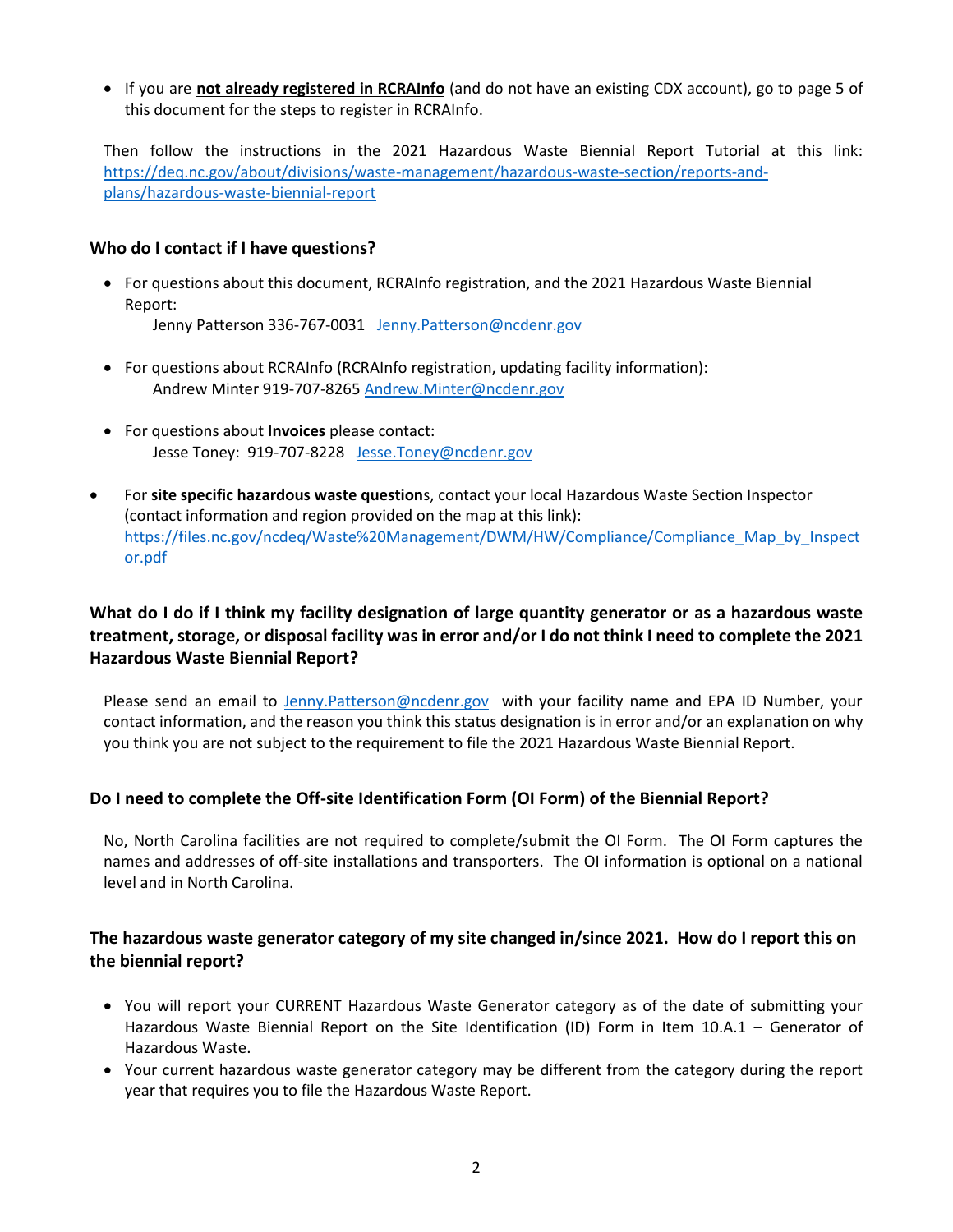## **My North Carolina facility notified as a large quantity generator (LQG) for 2021 but did not actually generate LQG amounts of hazardous waste during this time. Do I still need to file a Biennial Report?**

Maybe. You may submit copies of the manifests to the Hazardous Waste Section to prove the facility never operated as a large quantity generator and request to have the report requirement waived. Or you may submit the Biennial Report and note in the Comment section of the Site ID Form that the facility did not generate large quantity generator amounts of hazardous waste and indicate the amount(s) of hazardous waste generated throughout 2021 to show the site did not operate as LQG quantity (to explain missing or incomplete GM forms)

Send copies of manifests and request a waiver to: Jenny Patterson at [Jenny.Patterson@ncdenr.gov](mailto:Jenny.Patterson@ncdenr.gov)

## **My North Carolina facility notified as a large quantity generator for 2021 but did not actually generate any hazardous waste during this time. Do I still need to file a Biennial Report?**

If no hazardous waste was generated/managed during the 2021 reporting cycle you may submit the Biennial Report with a GM form that shows zero (0) hazardous waste generated/managed. Be sure to note in the Comments section of the Site ID Form that no hazardous waste was generated (to explain the incomplete GM form).

## **My North Carolina facility notified as a small quantity generator (or very small quantity generator) and operated as a small (or very small quantity generator) in 2021. Do I still need to file a Biennial Report?**

No. North Carolina facilities that have notified and operated as small quantity generators and very small quantity generators in 2021 are not required to file a Biennial Report (unless they operated as a large quantity generator and/or treatment, storage, and disposal facility any time during 2021). See the first question/answer on page 1: "*[Who must file the 2021 Hazardous Waste Biennial Report?](#page-0-0)*"

## **My North Carolina facility only operated as a large quantity generator (and/or treatment, storage, and disposal facility) for a short period of time during calendar year 2021. Do I still need to file a Biennial Report?**

Yes. A facility that operated as a large quantity generator (and/or treatment, storage, and disposal facility) at any time for any length of time in 2021 is required to file the Biennial Report.

## **My North Carolina facility operated as a large quantity generator at the beginning of 2021 but renotified and is currently a small quantity generator (or very small quantity generator or not a generator). Do I still need to file a Biennial Report?**

Yes, if a facility operated as a large quantity generator and/or treatment, storage, and disposal facility in 2021 (at any time for any length of time) but is currently a SQG (or a VSQG or not a generator), they are required to file the Biennial Report.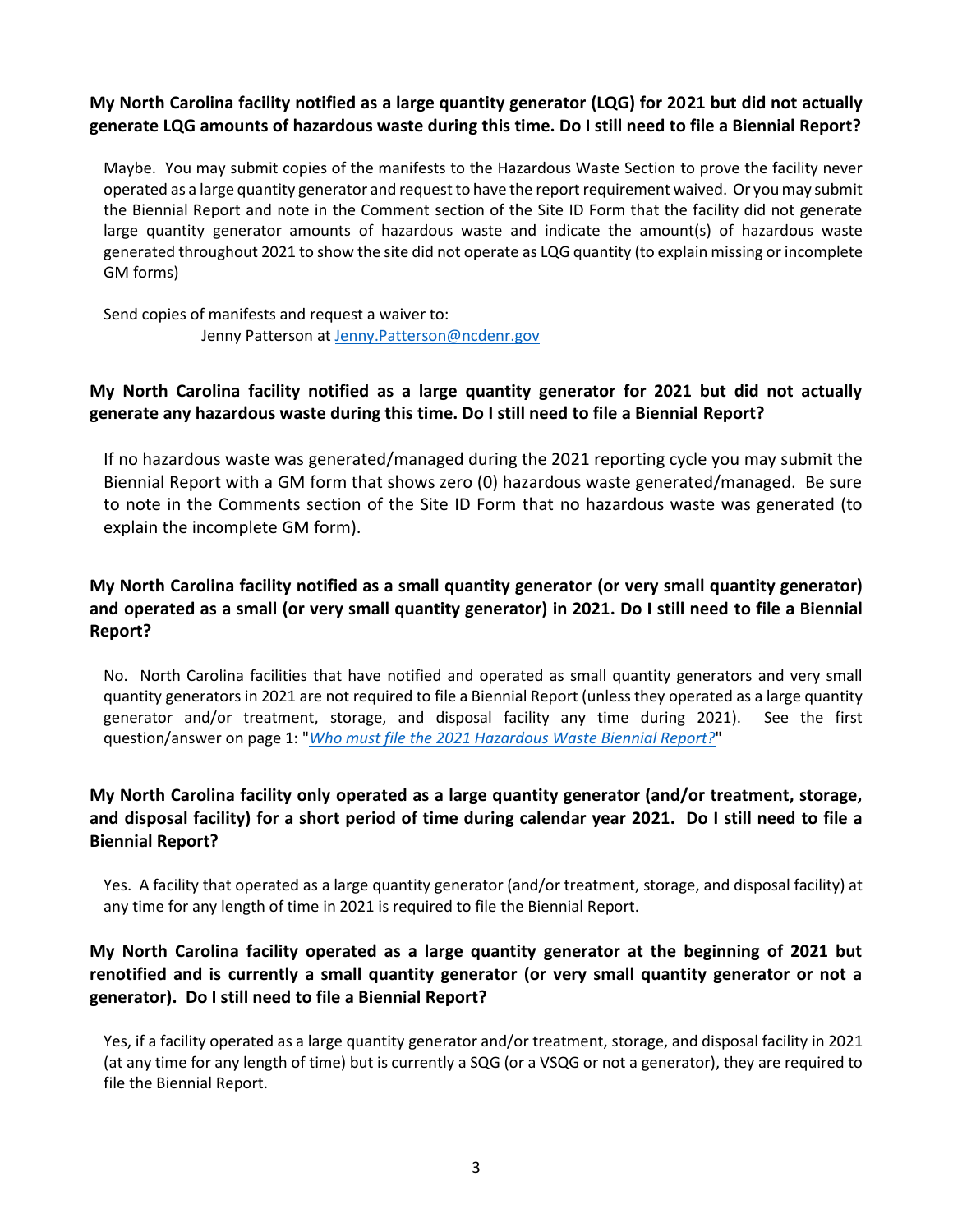### **My North Carolina facility notified as a "Short Term Generator" and generated large quantity generator amounts of hazardous waste during 2021. Do I still need to file a Biennial Report?**

Yes. A facility that operated as a large quantity generator (and/or treatment, storage, and disposal facility) at any time for any length of time in 2021 is required to file the Biennial Report. This includes facilities that notified as a Short Term Generator (that generated large quantity generator amounts of hazardous waste).

## **My North Carolina facility notified as an "Episodic Generator" and generated large quantity generator amounts of hazardous waste during 2021. Do I still need to file a Biennial Report?**

No. If your facility notified as an Episodic Generator (by marking Section 13 of the Site ID Form) in 2021 and complied with the Episodic Generator provisions in 40 CFR 262 Subpart L, your site is not required to file a 2021 Hazardous Waste Biennial Report.

### **My site's address has changed. How do I report this on the biennial report?**

- If your site has moved to a new location, since EPA ID numbers remain with the site, you must obtain a new EPA ID number for the new location (and deactivate the old site's EPA ID number).
- If you need to correct site location information (in Section 4 of the Stie ID Form) due to a typo or 911/City/County numbering/road name changes, be sure to indicate in Section 18 (Comments) that the site has not actually moved to a new location and the update to the site location information was to correct a typo or to update the address due to 911/City/County changes to the address.

## **My site is a large quantity generator healthcare facility, a reverse distributor, or a treatment, storage, and disposal (TSD) facility receiving hazardous waste pharmaceuticals. Do I report hazardous waste pharmaceuticals on the biennial report?**

- Hazardous waste pharmaceuticals (both non-creditable and potentially creditable) do not need to be reported by a healthcare facility on a GM form on the biennial report. Healthcare facilities (that are large quantity generators) must only report non-pharmaceutical hazardous waste on the biennial report.
	- LQG healthcare facilities must remember to notify of Pharmaceutical Activities (by marking Section 11.D of the Site ID form) as "Healthcare Facility" no later than March 1, 2022. They can notify of the Pharmaceutical Activity as part of the biennial report submission.
- Reverse distributors will report evaluated hazardous waste pharmaceuticals accumulated on-site, that was shipped off-site to a designated facility in 2021. However, reverse distributors do not report the potentially creditable hazardous waste pharmaceuticals received at the facility.

## **My site manages hazardous secondary materials managed under the Generator Controlled Exclusion or the Transfer Based Exclusion. How do I report these on the biennial report?**

- Hazardous secondary material(s) managed under the Generator Controlled Exclusion (40 CFR 261.4(a)(23)) or the Transfer Based Exclusion (40 CFR 261.4(a)(24)) does not need to be reported on the GM form(s) of the biennial report.
- The hazardous secondary material management does, however, need to be reported in Section 16 of the Site ID Form by March 1, 2022.
- A large quantity generator submitting a biennial report can also notify of the hazardous secondary material management activity as part of the biennial report submission.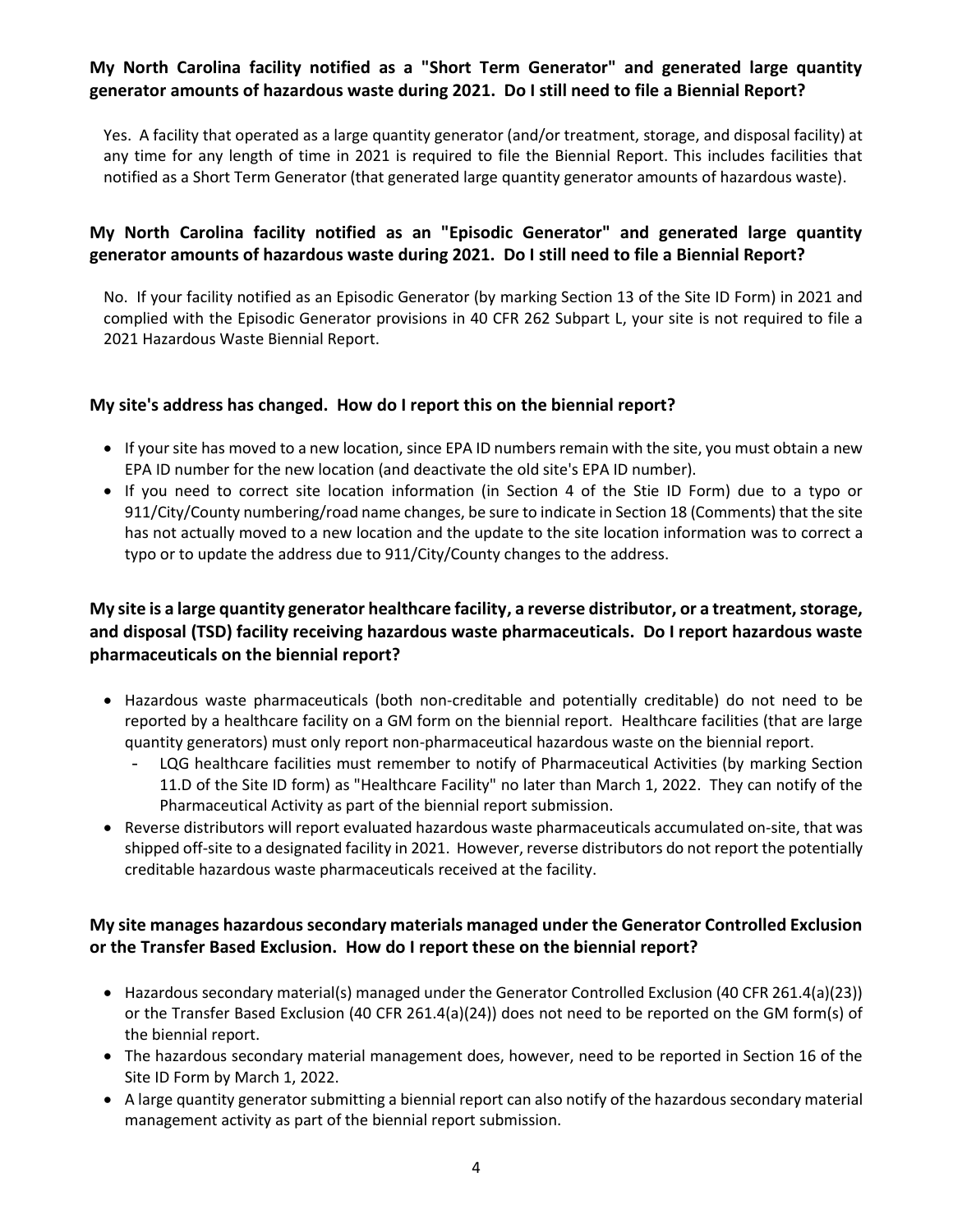### **How do I Register in RCRAInfo?**

- If you are already registered in RCRAInfo you do not need to review this answer. Sign in to RCRAInfo using your existing User ID and Password. Then follow the instructions in the 2021 Hazardous Waste Biennial Report Tutorial at this link: [https://deq.nc.gov/about/divisions/waste-management/hazardous](https://deq.nc.gov/about/divisions/waste-management/hazardous-waste-section/reports-and-plans/hazardous-waste-biennial-report)[waste-section/reports-and-plans/hazardous-waste-biennial-report](https://deq.nc.gov/about/divisions/waste-management/hazardous-waste-section/reports-and-plans/hazardous-waste-biennial-report)
- If your site has an existing EPA Identification (ID) number associated with the site, continue below.
- If your site does not already have EPA ID number or if you are unsure whether your site has an EPA ID number, please contact Jenny Patterson 336-767-0031 or by email: [jenny.patterson@ncdenr.gov](mailto:jenny.patterson@ncdenr.gov)

Each person using RCRAInfo must register for their own account. Sharing of accounts is not allowed.

#### **Registering in RCRAInfo for a site with an existing EPA ID number:**

1) Go to the RCRAInfo website at this link:<https://rcrainfo.epa.gov/rcrainfoprod/action/secured/login>

| <b>RCRAInfo</b>                                                                                                                                                                                                                                                                                                                                                                                                                                                                                                                                                                                | RCRAInfo Sign In                           |  |  |  |  |
|------------------------------------------------------------------------------------------------------------------------------------------------------------------------------------------------------------------------------------------------------------------------------------------------------------------------------------------------------------------------------------------------------------------------------------------------------------------------------------------------------------------------------------------------------------------------------------------------|--------------------------------------------|--|--|--|--|
| RCRAInfo is EPA's comprehensive information system, providing access to data supporting the<br>Resource Conservation and Recovery Act (RCRA) of 1976 and the Hazardous and Solid Waste<br>Amendments (HSWA) of 1984. The system enables cradle-to-grave waste tracking of many types of<br>information regarding the regulated universe of RCRA hazardous waste handlers. RCRAInfo<br>characterizes facility status, requlated activities, and compliance histories in addition to capturing<br>detailed data on the generation of hazardous waste from large quantity generators and on waste | User Id                                    |  |  |  |  |
|                                                                                                                                                                                                                                                                                                                                                                                                                                                                                                                                                                                                | Password                                   |  |  |  |  |
|                                                                                                                                                                                                                                                                                                                                                                                                                                                                                                                                                                                                | Sign in                                    |  |  |  |  |
| management practices from treatment, storage, and disposal facilities.                                                                                                                                                                                                                                                                                                                                                                                                                                                                                                                         | <b>Forgot Password?</b><br>Forgot User Id? |  |  |  |  |

If you are not already registered in RCRAInfo (and do not have an existing CDX account), click "Register."

Do you have an existing CDX account? If yes, use your CDX credentials to sign in on the RCRAInfo webpage.

Are you already registered in RCRAInfo? Then sign in using the User ID and Password you created.

2) Select "Industry User"

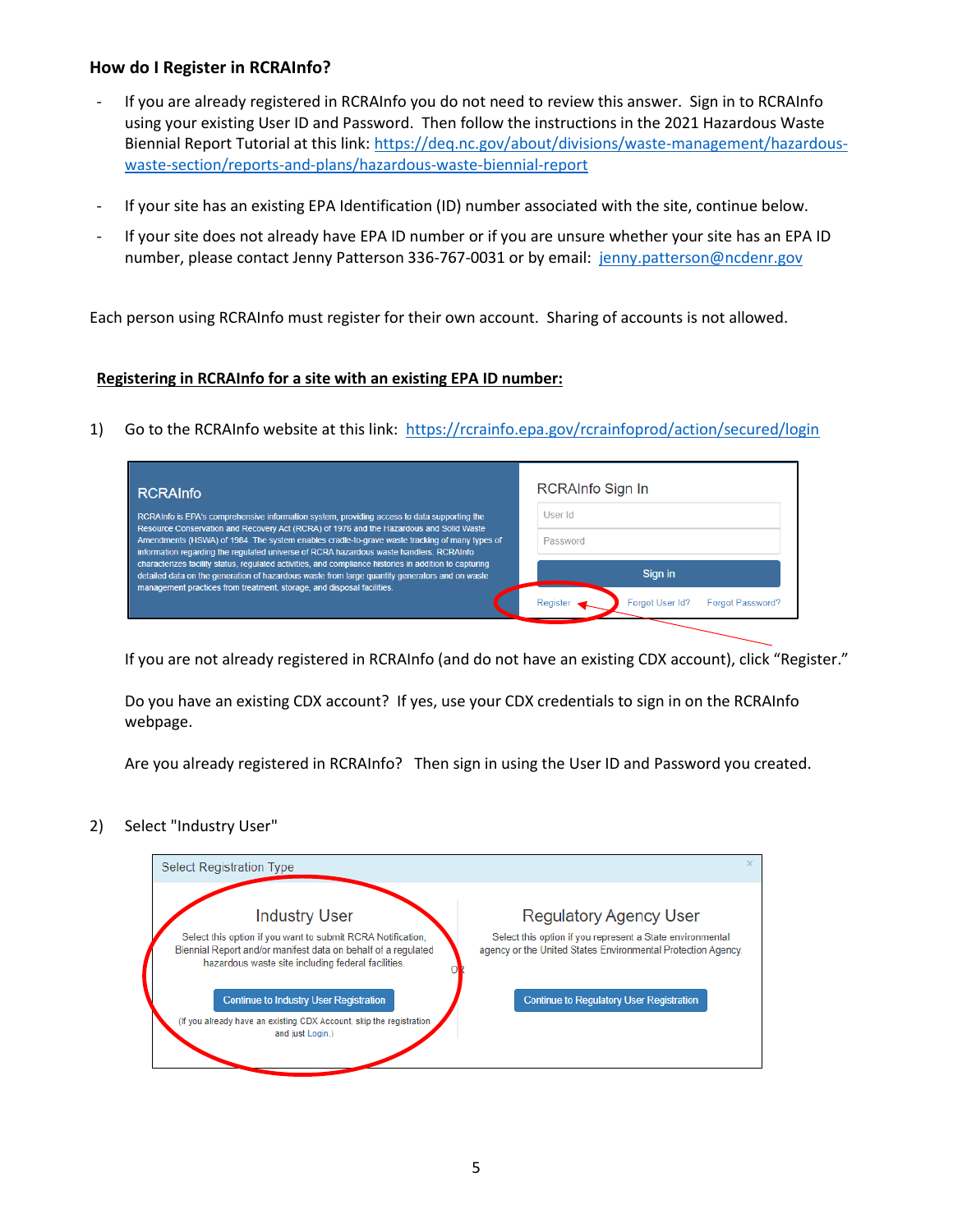3) Enter your user information including your Title, Full Legal Name (first and last name). The fields marked with the red asterisks are required fields. Once you have provided the required information click the "Next" button.

| RCRA <sub>9n/6</sub>                             | Registration |                       |             |                         |                |
|--------------------------------------------------|--------------|-----------------------|-------------|-------------------------|----------------|
| Login / Registration                             |              |                       |             |                         |                |
| Create a New Account                             |              |                       |             |                         |                |
| <b>Built on CDX</b>                              |              |                       |             |                         | $* = required$ |
| User Information                                 |              |                       |             |                         | $\bullet$      |
| Title *<br>Select<br>$\checkmark$<br><b>Next</b> | First Name * | <b>Middle Initial</b> | Last Name * | <b>Suffix</b><br>Select | $\checkmark$   |
|                                                  |              |                       |             |                         |                |

4) Next you will create a User ID and password to be associated with your account. You must verify your password by re-entering it in the Password Verification field.

| Create a User ID and Password      |              |                   |  |
|------------------------------------|--------------|-------------------|--|
| User ID $\clubsuit$ $\circledcirc$ | Password * 0 | Verify Password * |  |
|                                    |              |                   |  |
|                                    |              | Show password     |  |

The **User ID** must adhere to the following rules:

- Must be between 8 and 160 characters
- Cannot contain spaces
- Cannot contain special characters except period (.), hyphen (-), underscore (\_), or at (@).
- Cannot be all numbers
- Must be unique

**Passwords** must meet the following rules:

- Must be between 8 and 15 characters
- Must start with a letter
- Must contain at least one lower and upper case letter
- Must contain at least one number
- Cannot contain your user ID or the word "password"
- Cannot match previous 5 passwords

**Make sure you can remember your password.** You will need to enter your password several times during the registration process and at the end of the process when the notification is submitted.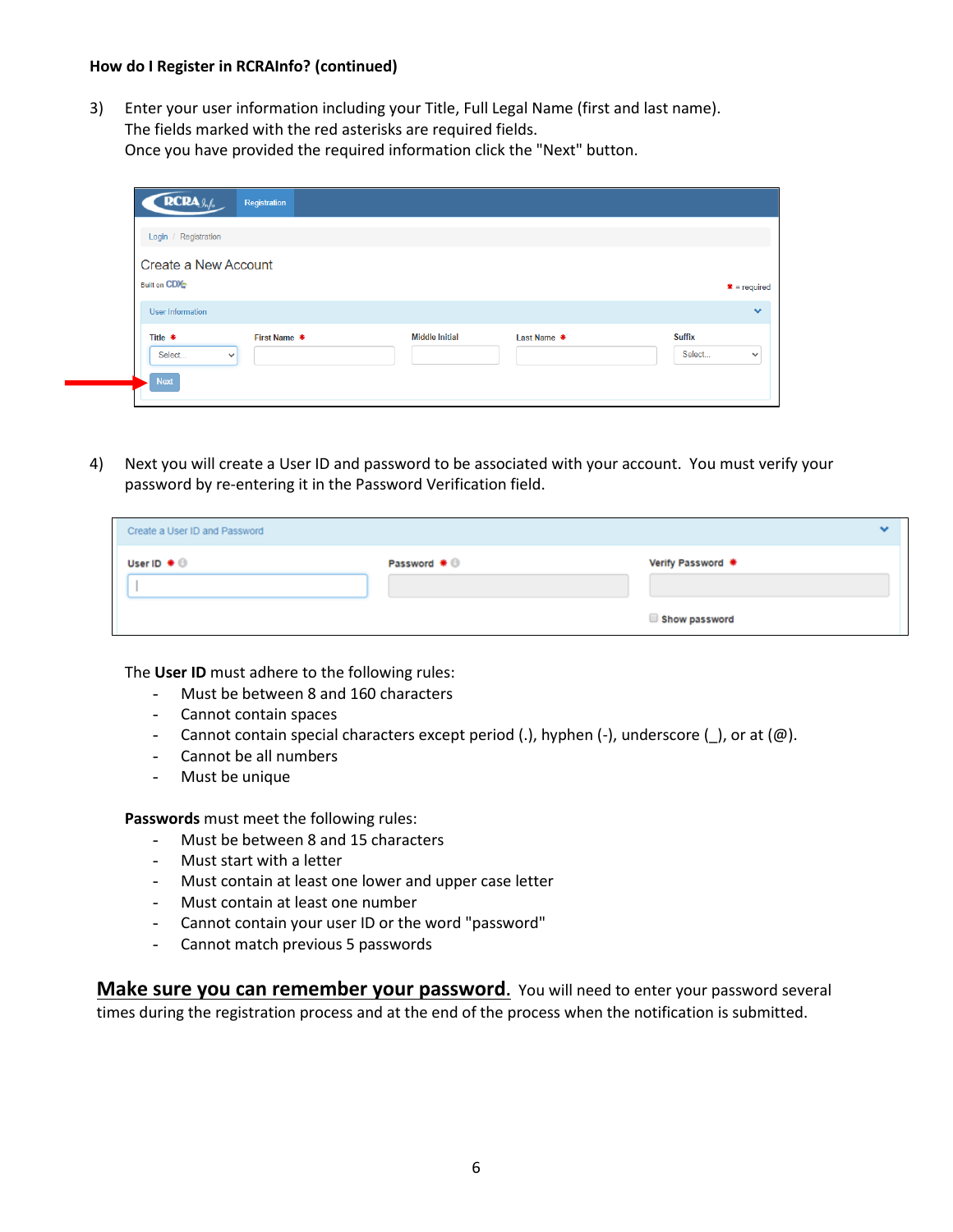- 5) Select Security Questions/Answers to be able to reset your password:
	- You must select three (3) questions and provide answers to these questions.
	- These questions will be used in the event that you need to have your password reset.
	- Note that the answers you provide are case-sensitive.

| Question 1 *      | Answer $1 \oplus \oplus$  |
|-------------------|---------------------------|
| Select a question | $\boldsymbol{\mathrm{v}}$ |
| Question 2 *      | Answer 2 <del>♦</del>     |
| Select a question | ۰                         |
| Question 3 *      | Answer 3 <del>*</del>     |
| Select a question | ٠                         |

6) Click the "Terms and Conditions" link to review the terms and conditions associated with this account. Carefully read the Terms and Conditions associated with creating and using this account.

Click the checkbox next to "Agree to Terms and Conditions" to accept the terms and conditions stipulated.

If you do not agree with the Terms and Conditions, you will not be able to create an account.

Click the "Next" button to continue.

| Agree to the Terms and Conditions |
|-----------------------------------|
| Next /                            |

- 7) Enter Organization and Contact Information
	- You will be asked to provide the organization or company for which you work for and some additional contact information including Job Title, phone number, and email address (the email address provided should be your work email).
	- Once you have provided all of the required information, indicated by the red asterisks, click the "Send Verification Code via Email" button.

| <b>Organization Name *</b>      |                             |                                                                    |  |
|---------------------------------|-----------------------------|--------------------------------------------------------------------|--|
| Mailing Address (line 1) *      |                             |                                                                    |  |
| <b>Mailing Address (line 2)</b> |                             |                                                                    |  |
| City *                          | State $*$<br>Select a State | Country *<br>Zip/Postal Code *<br>v<br>$_{\rm v}$<br>UNITED STATES |  |
| Job Title *                     |                             |                                                                    |  |
| Phone Number *                  | Extension                   |                                                                    |  |
| Email *                         | Re-enter Email *            | Send Verification Code via Email                                   |  |
| Register                        |                             |                                                                    |  |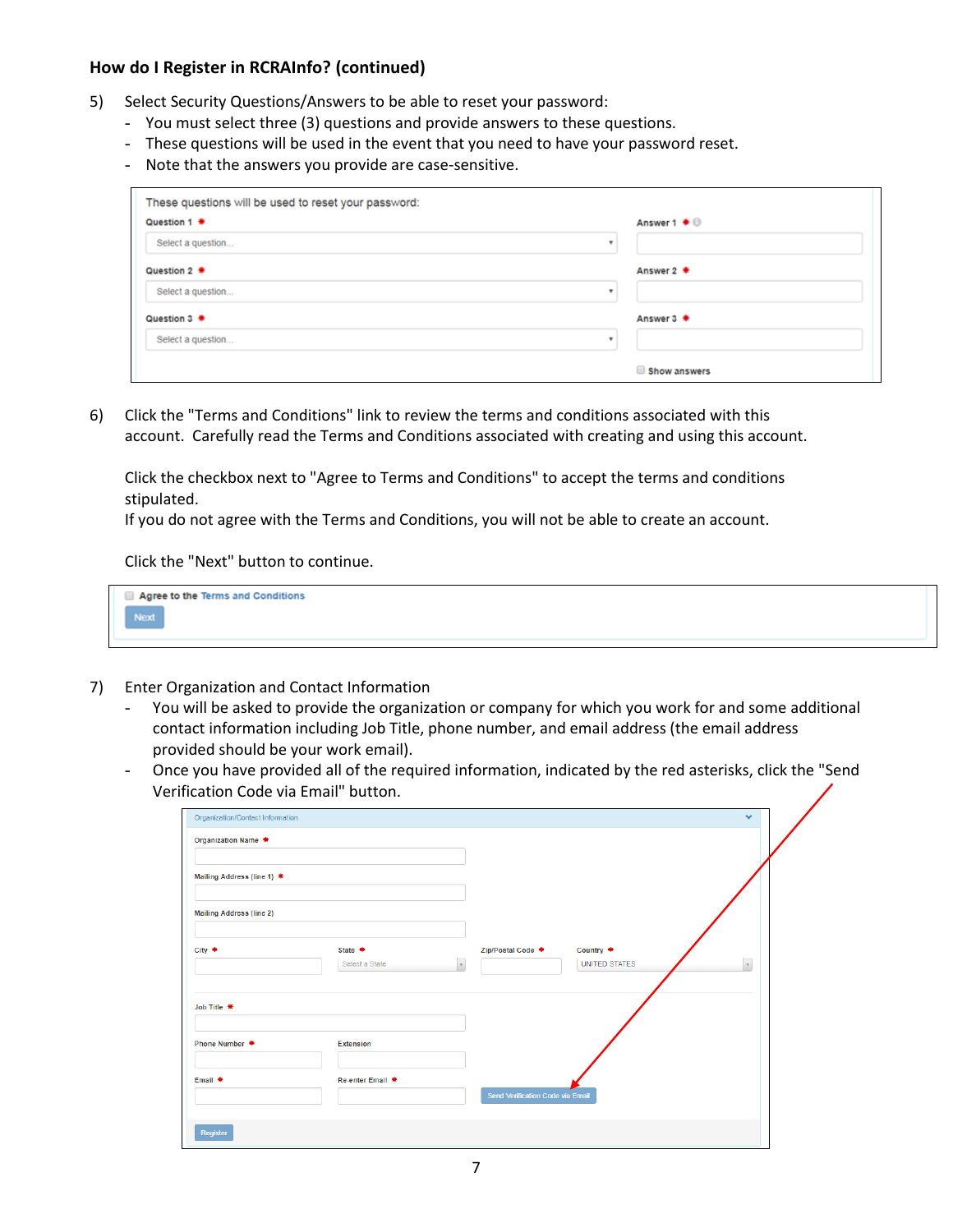- 8) Verification Email
	- An email will be sent to the email address provided in Step 7 above.
	- This email will contain a verification code that you will enter to complete your account creation.
	- If you provided an invalid email address or an email address that you do not have access to, you will not be able to complete your account creation.

| Email verification code<br>Inbox x                                                                                                  |
|-------------------------------------------------------------------------------------------------------------------------------------|
| rcrainfodev.admin@epa.gov <rcrainfodev.admin@epa.gov><br/>to John <math>\overline{\phantom{a}}</math></rcrainfodev.admin@epa.gov>   |
| Dear John Doe <john doe2="">,</john>                                                                                                |
| Your verification code is below. Please use this verification code on the registration page to complete your RCRAInfo registration. |
| <b>Verification Code: 36539</b>                                                                                                     |
| Thank you!<br><b>RCRAInfo Team</b>                                                                                                  |

- 9) Validate Email Verification Code
	- Enter the Verification Code.
	- Then click the "Register" button to complete the registration process.

| Verification Code * |  |
|---------------------|--|
| 36539               |  |
|                     |  |
| Register            |  |

#### 10) Go to "**My Sites**"

Click on blue "**Select Existing Site**" button.

| My Sites   |                      |                      |    |                                |                     |              |               |
|------------|----------------------|----------------------|----|--------------------------------|---------------------|--------------|---------------|
| Show<br>20 | $\mathbf{v}$ entries |                      |    |                                |                     |              |               |
| Site ID    | <b>Site Name</b>     | 1î<br><b>Address</b> | Jî | 圹<br>City                      | Jî.<br><b>State</b> | L1<br>County | <b>Status</b> |
|            |                      |                      |    | There are no sites to display. |                     |              |               |

11) Then type the EPA ID number for the site (that was provided in the email you received) in the "Site ID" box. Do not enter any other information. Click the "Search" button.

| Site ID              | <b>Site Name</b>   |        |
|----------------------|--------------------|--------|
| <b>Street Number</b> | <b>Street Name</b> | City   |
| State *              | County             | Zip    |
| Select State         | Select a County    | $\sim$ |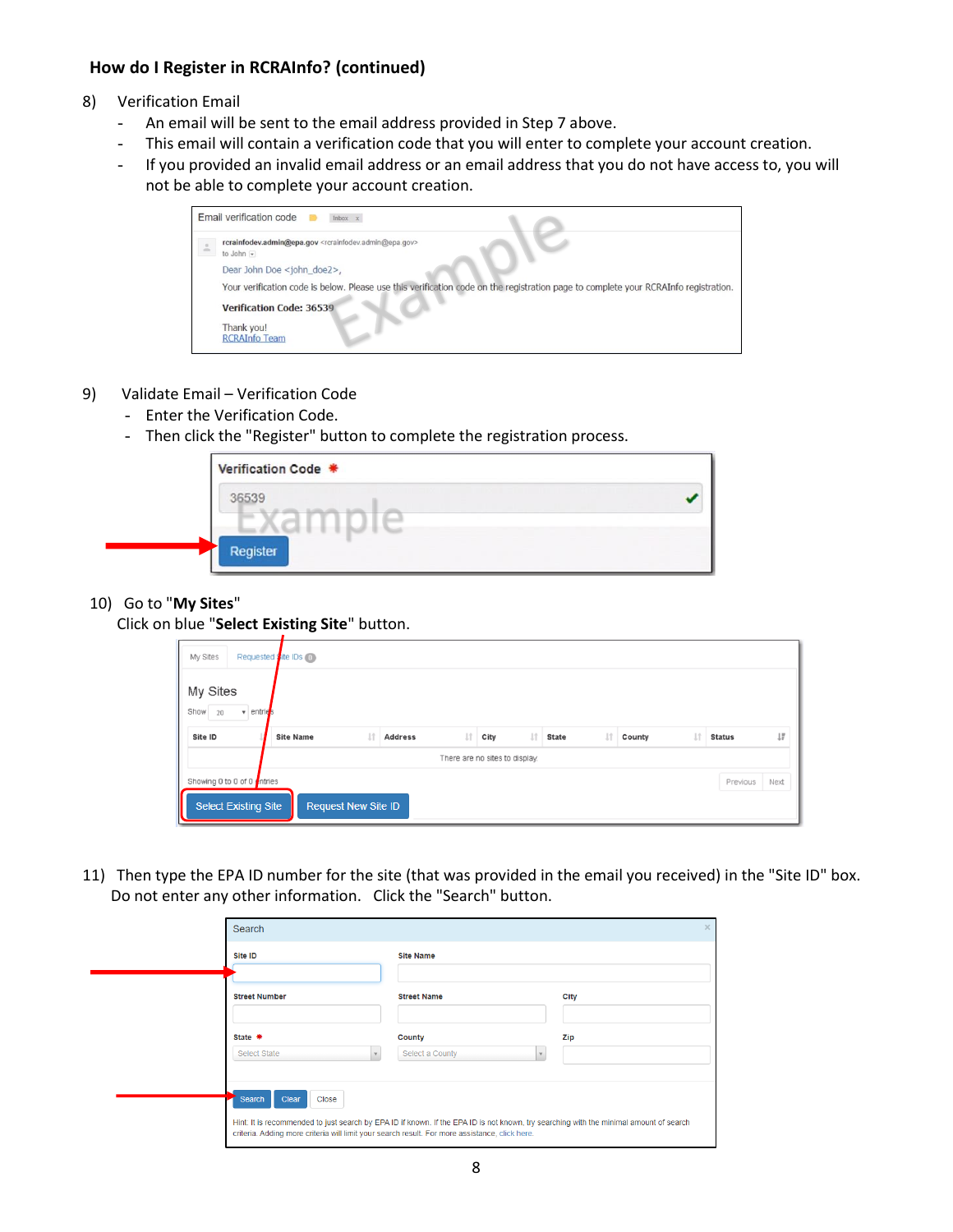12) The search results should show your site. (The below is just an example screen shot). If the Search was not successful, double check the EPA ID number entered in the Site ID box. If the search was successful and the address is for the site you wish to request access to, click the little box to the left of the Site ID number (to check it). And click "Request Access."

| <b>Search Results</b>                   |                                |                              |    |                         |     |                |           |              |  |             | $\times$ |
|-----------------------------------------|--------------------------------|------------------------------|----|-------------------------|-----|----------------|-----------|--------------|--|-------------|----------|
| Show 20<br>$\vee$ entries               |                                |                              |    |                         |     |                |           |              |  |             |          |
| Select All                              | li.<br>Site ID                 | <b>Site Name</b>             | 11 | <b>Address</b>          | Jî. | City           | <b>Jî</b> | <b>State</b> |  | County      |          |
| ✓                                       | NCR000174201                   | NC BIENNIAL REPORT TEST SITE |    | 123 BIENNIAL REPORT WAY |     | <b>RALEIGH</b> |           | <b>NC</b>    |  | <b>WAKE</b> |          |
| Showing 1 to 1 of 1 entries<br>Previous |                                |                              |    |                         |     |                |           |              |  | <b>Next</b> |          |
| <b>Request Access</b>                   | <b>Back to Search Criteria</b> | Close                        |    |                         |     |                |           |              |  |             |          |

- 13) Select your RCRAInfo permission level from the drop-down menu in "Permission Level" for each module.
	- You may keep the "Site Management" module as "None" (changing this permission level to "Active" makes you responsible to approve anyone else that registers in RCRAInfo for your site).
	- It is recommended you select (at a minimum) "**Certifier**" permission level for the "Biennial Report, ""myRCRAid," and the "e-Manifest" modules. Unless you are preparing the report for someone else to certify (if this is the case, select "Preparer for the "Biennial Report." Then click "Send Request."

| <b>Select Permissions</b>                                                        |                         |                                  |
|----------------------------------------------------------------------------------|-------------------------|----------------------------------|
| You've selected 3 site(s), now please choose the permissions you are requesting. |                         |                                  |
| ΠĒ<br><b>Module</b>                                                              | <b>Permission Level</b> | <b>Description of Permission</b> |
| Site Management                                                                  | None $\vee$             | None                             |
| <b>Biennial Report</b>                                                           | None<br>$\checkmark$    | None                             |
| <b>PCB</b>                                                                       | None<br>$\checkmark$    | None                             |
| e-Manifest                                                                       | <b>None</b><br>Viewer   | None                             |
| myRCRAid                                                                         | Preparer<br>Certifier   | None                             |
|                                                                                  |                         |                                  |
| <b>Send Request</b><br><b>Back to Search Results</b>                             | Close                   |                                  |

| <b>Level of Permission</b> | <b>Definition</b>                                                                                                                                                                                                                                                                    |
|----------------------------|--------------------------------------------------------------------------------------------------------------------------------------------------------------------------------------------------------------------------------------------------------------------------------------|
| <b>None</b>                | The user has no permissions for these sites within the module specified.                                                                                                                                                                                                             |
| Viewer                     | The user can view the data for these sites within the module specified but cannot enter or<br>change the information in any way.                                                                                                                                                     |
| Preparer                   | The user can view and enter data for these sites within the module specified but cannot sign<br>and submit the information to the regulatory authority.                                                                                                                              |
| Certifier                  | The user can view, prepare, sign, and submit the information for these sites to the regulatory<br>authority. This user is required to obtain an Electronic Signature Agreement.                                                                                                      |
| Site Manager               | The user can view, prepare, sign, and submit information as well as register other users at<br>their facility and submit data for any industry application module (myRCRAid, Biennial Report,<br>and e-Manifest). This user is required to obtain an Electronic Signature Agreement. |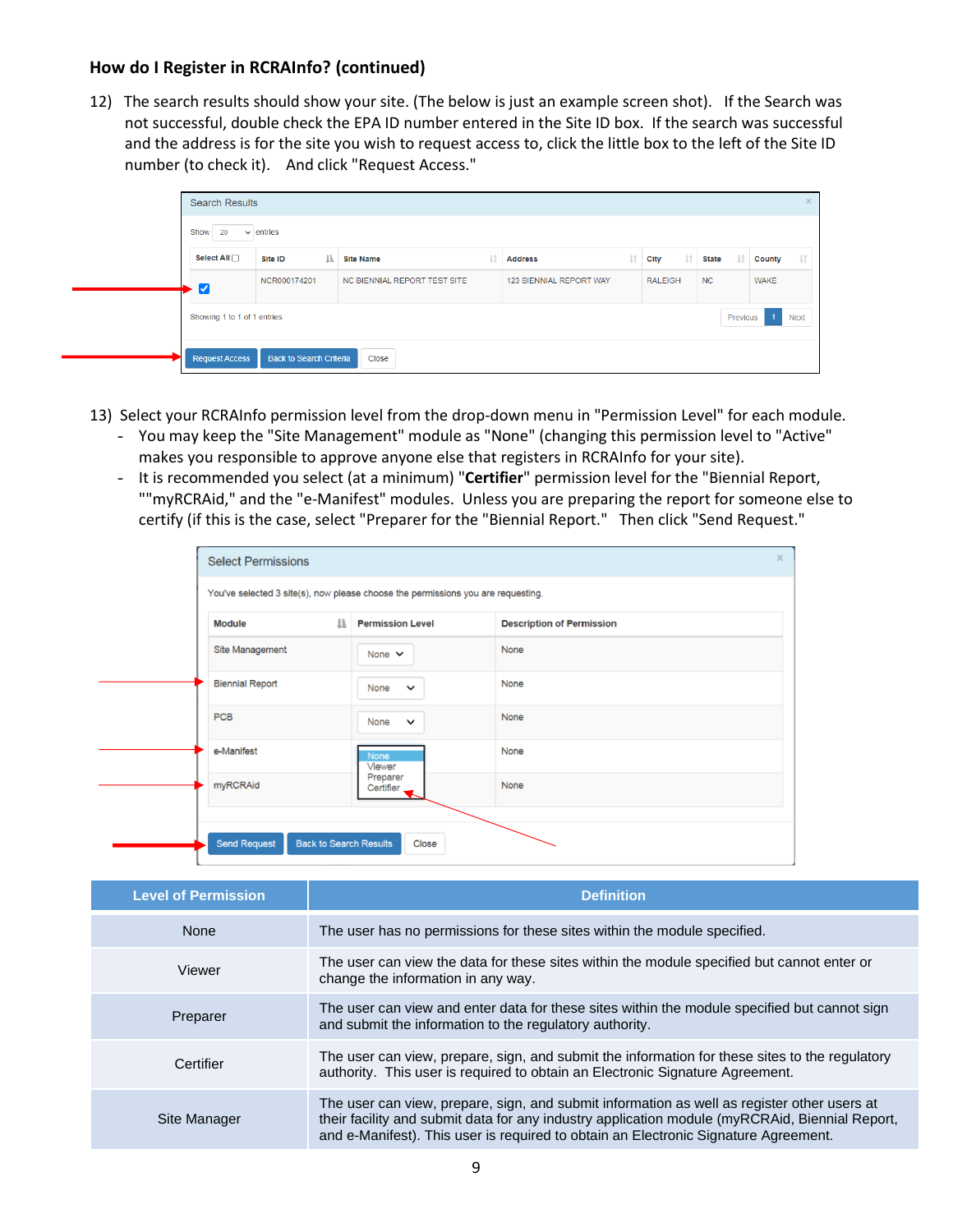The request will automatically be sent for review and approval by our NCDEQ, Hazardous Waste Section RCRAInfo Administrator. Review and approval of the permission level and access to the site typically takes a few hours but could take a few days.

14) Log out of RCRAInfo by clicking on your name in the upper right corner. Then click on "Log Out."

| $RCRA_{\mathcal{A}_{n}}$                   | Home | Reports/Extracts $\sim$ | Documentation $\sim$ | Feedback/Report an Issue |         | Jenny $\mathbb{R}$ -                  |
|--------------------------------------------|------|-------------------------|----------------------|--------------------------|---------|---------------------------------------|
| Outstanding Site ID Requests O<br>My Sites |      |                         |                      |                          |         | Jenny Patterson<br><b>JRPATTERSON</b> |
| <b>My Sites</b>                            |      |                         |                      |                          |         | Profile                               |
| $\vee$ entries<br>Show<br>20               |      |                         |                      |                          | Search: | Log out                               |
|                                            |      |                         |                      |                          |         | Permission                            |

- 15) The sites you requested access to will appear in the My Sites list but will have a "pending" status until you are approved (by NCDEQ, Hazardous Waste Section) for these sites. You will receive an email from RCRAInfo (from rcrainfo.admin@epa.gov ) indicating your access was approved/granted for the site.
- 16) Go to the RCRAInfo website at this link:<https://rcrainfo.epa.gov/rcrainfoprod/action/secured/login> You have already started the registration process in RCRAInfo. (Thank you!)

| <b>RCRAInfo</b>                                                                                                                                                                                                                                                                     | RCRAInfo Sign In |                 |                         |  |  |
|-------------------------------------------------------------------------------------------------------------------------------------------------------------------------------------------------------------------------------------------------------------------------------------|------------------|-----------------|-------------------------|--|--|
| RCRAInfo is EPA's comprehensive information system, providing access to data supporting the                                                                                                                                                                                         | User Id          |                 |                         |  |  |
| Resource Conservation and Recovery Act (RCRA) of 1976 and the Hazardous and Solid Waste<br>Amendments (HSWA) of 1984. The system enables cradle-to-grave waste tracking of many types of<br>information regarding the regulated universe of RCRA hazardous waste handlers. RCRAInfo | Password         |                 |                         |  |  |
| characterizes facility status, regulated activities, and compliance histories in addition to capturing<br>detailed data on the generation of hazardous waste from large quantity generators and on waste<br>management practices from treatment, storage, and disposal facilities.  |                  | Sign in         |                         |  |  |
|                                                                                                                                                                                                                                                                                     | Register         | Forgot User Id? | <b>Forgot Password?</b> |  |  |
|                                                                                                                                                                                                                                                                                     |                  |                 |                         |  |  |

- 17) Enter your User ID and Password.
	- If you cannot remember your User ID or Password, please click on "Forgot User ID?" or "Forgot Password?" (Please do not create another account.)
	- If it has been a while since you signed in to RCRAInfo, you will be prompted to update your password.
	- You will be asked for your password at the very end of the notification process so make sure you can remember it. It is also case sensitive.
- 18) Once you log back into RCRAInfo you will automatically be taken to the **Electronic Signature Agreement** (so you can electronically sign documents in the RCRAInfo system).

First select your five security questions/answers (see screen shot on next page). You will be asked one of these questions at the end of the notification process (to verify your signature) so be sure to remember your responses. They are case sensitive. When you are done, click "Next."

If you selected the "Preparer" permission level, you will not complete the Electronic Signature Agreement. However, you must have a person register for your site as a "Certifier" to be able to submit the report.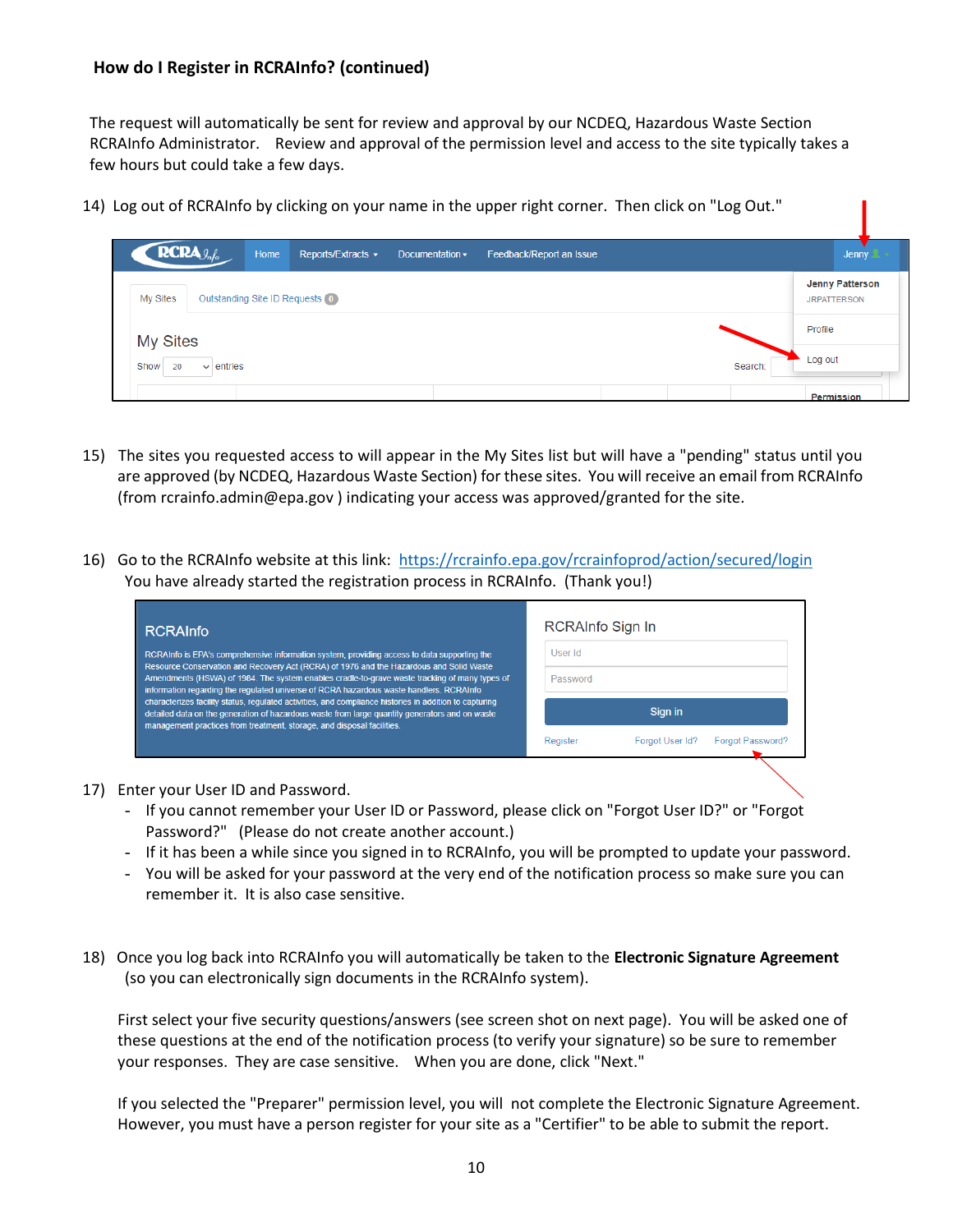| information below.         |                                                                        |                           |
|----------------------------|------------------------------------------------------------------------|---------------------------|
| Electronic Signature Setup |                                                                        |                           |
|                            | These questions will be used for signing your document electronically: |                           |
| Question 1 *               |                                                                        | Answer 1 *                |
| Select a question          |                                                                        | ٧                         |
| Question 2 *               |                                                                        | Answer 2 *                |
| Select a question          |                                                                        | ۰                         |
| Question 3 *               |                                                                        | Answer 3 *                |
| Select a question          |                                                                        | $\boldsymbol{\pi}$        |
| Question 4 *               |                                                                        | Answer 4 *                |
| Select a question          |                                                                        | ٠                         |
| Question 5 *               |                                                                        | Answer 5 *                |
| Select a question          |                                                                        | $\boldsymbol{\mathrm{v}}$ |
|                            |                                                                        | Show answers              |

19) If you would like to complete the electronic version of the Identity Proofing (to complete the Electronic Signature Agreement) keep the response to the first question as "Yes." The benefit of the electronic Identity Proofing is it provides immediate approval and ability to sign the forms in RCRAInfo.

| <b>Identity Proofing</b>                                       |                                                                                      |                           | $\checkmark$ |
|----------------------------------------------------------------|--------------------------------------------------------------------------------------|---------------------------|--------------|
| Would you like to perform electronic Identity Proofing?<br>Yes |                                                                                      |                           |              |
| <b>Electronic Identity Proofing</b>                            |                                                                                      |                           |              |
|                                                                | The following information will be used for identity proofing, it will NOT be stored. |                           |              |
| Home Mailing Address (Line 1) *                                |                                                                                      |                           |              |
|                                                                |                                                                                      |                           |              |
| Home Mailing Address (Line 2)                                  |                                                                                      |                           |              |
|                                                                |                                                                                      |                           |              |
| City $*$                                                       | State *                                                                              | Zip *                     |              |
|                                                                | Select a State                                                                       | $\boldsymbol{\mathrm{v}}$ |              |
| Date of Birth *                                                | SSN Last 4 *                                                                         |                           |              |
| MM/DD/YYYY                                                     |                                                                                      |                           |              |
| Phone                                                          |                                                                                      |                           |              |
|                                                                |                                                                                      |                           |              |
|                                                                |                                                                                      |                           |              |
| I agree to the Electronic Signature Agreement                  |                                                                                      |                           |              |
| Verify and Sign                                                |                                                                                      |                           |              |
|                                                                |                                                                                      |                           |              |

The alternative is switching the response to the first question to "No" and printing a paper form, completing it, and mailing the form to a person in Raleigh (name and address is on the form). (If you choose the paper form, you will also need to scan it and email it t[o Melodi.Deaver@ncdenr.gov\)](mailto:Melodi.Deaver@ncdenr.gov) to have a faster approval until your hard copy is received in the mail. If you select the electronic Identity Proofing, you do not need to print, scan, or mail any forms.